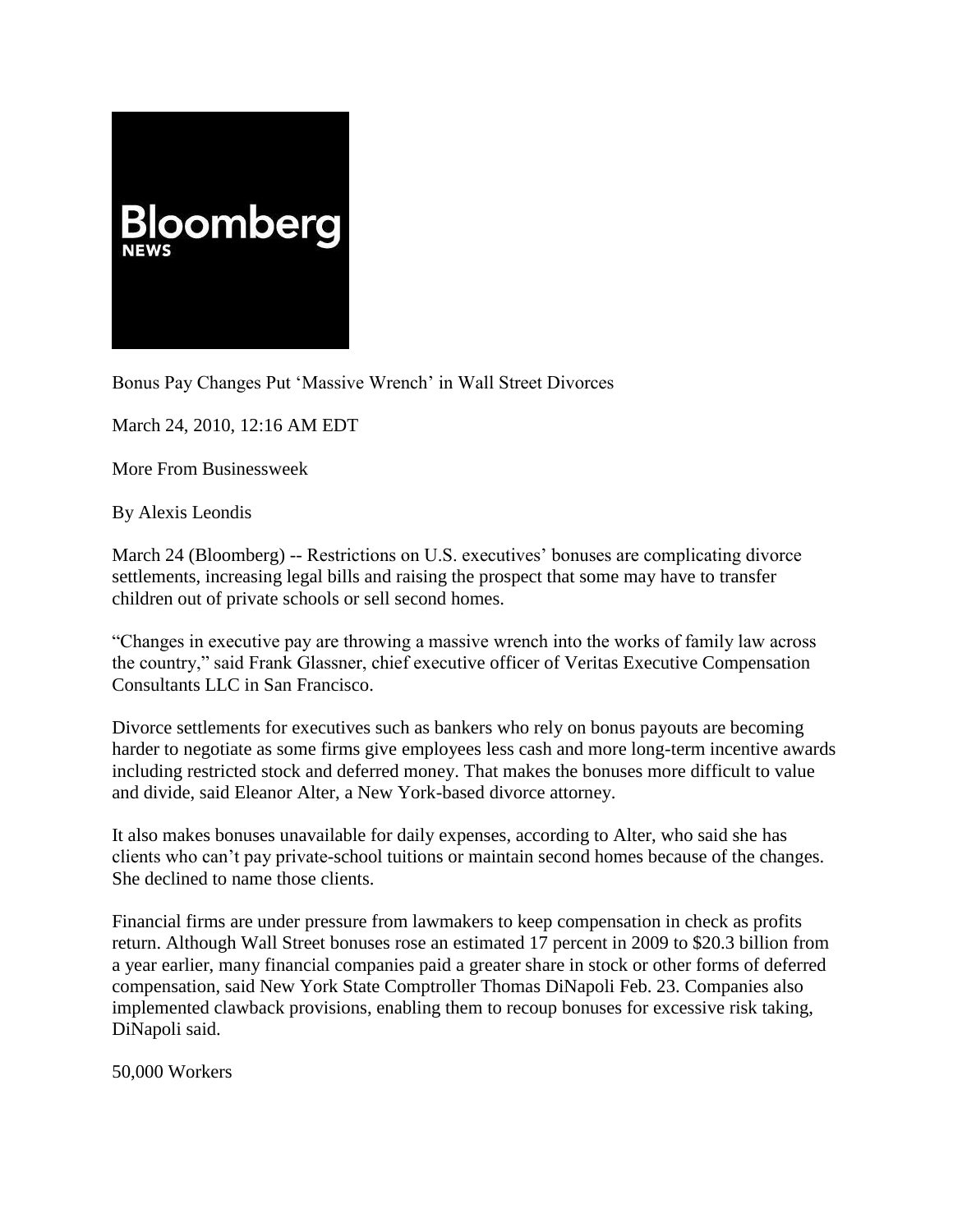Shifts in incentive compensation will affect most financial services workers who make more than \$200,000, or about 50,000 people in New York, New Jersey and Connecticut, said Alan Johnson, president and founder of compensation consultant Johnson Associates Inc. in New York. About 50 percent of pay is being awarded in restricted or deferred compensation, said Paul DeLucia, a partner at Options Group, a New York-based executive search and compensation consultant firm.

Bank of America Corp., based in Charlotte, North Carolina, plans to pay as much as 95 percent of investment-banking employees bonuses in stock vesting over about three years, a person briefed on the plans said last month. Citigroup Inc. Chief Financial Officer John Gerspach said in January that the cash portion of most employee bonuses at the New York-based bank would be capped at \$100,000.

Kenneth Feinberg, the U.S. special master on executive compensation, said at a press briefing in Washington yesterday that American International Group Inc. and four other companies whose pay he oversees -- General Motors Co., GMAC Inc., Chrysler Group LLC and Chrysler Financial Corp. -- would have to cut cash compensation to top executives by 33 percent from last year.

# "Horror Show"

Earnings for the previous four years used to be the benchmark when calculating alimony amounts and child support, said Alter, who has represented actors Mia Farrow and Robert De Niro. Historical incentive compensation is no longer an accurate measure because "no one knows where it's going to go," Alter said.

Glenn Liebman, a certified public accountant in Woodbury, New York, said his clients used to be paid base salaries of \$250,000 with cash bonuses from \$3 million to \$6 million, which went toward alimony and child support payments in a divorce. Those executives now may receive only a portion of their bonuses in cash and the remainder in stock that"s tied to share performance that may not vest for up to five years, Liebman said.

"Changes to compensation are creating a horror show when dealing with the other spouse"s budget and support package for children," said Liebman, a partner at Klein Liebman & Gresen, LLC, which values businesses and assets.

## Income vs. Asset

Attorneys have to determine whether the deferred compensation should be considered income for alimony and child support, or an asset, said Michelle Smith, a divorce financial analyst in New York, who said 75 percent of her clients work in the financial industry.

In most states, compensation needs to be considered either income for support or an asset that will be divided equitably, not both, said Smith.

Assigning a value to bonus compensation now, especially if it's paid in stock, is difficult because of fluctuating share prices. Most courts will determine the right to share in the bonus based on the date of filing. They"ll fix the value of the award as close to the date of trial as possible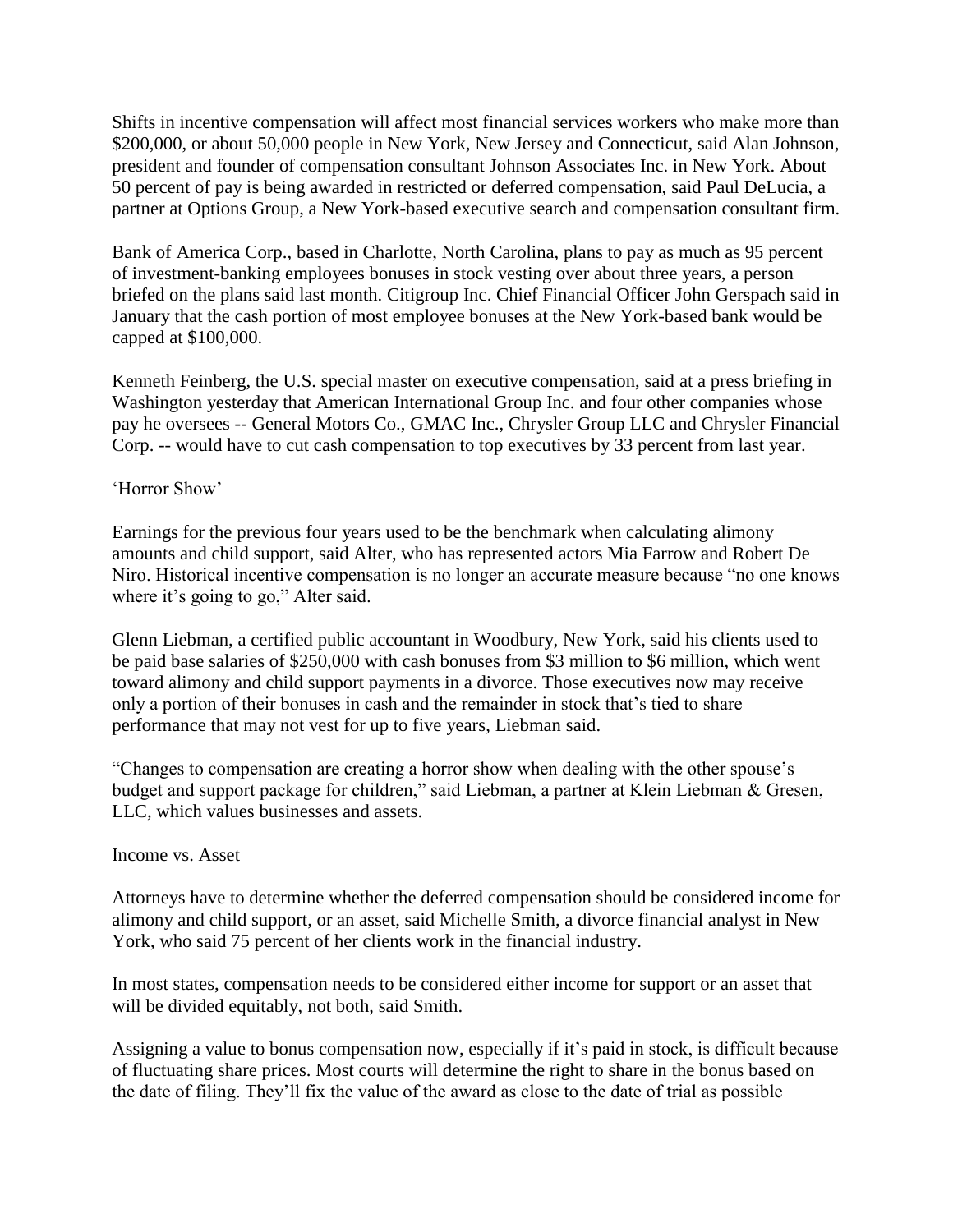because of market gyrations in the share price, said Alton Abramowitz, national vice president of the Chicago-based American Academy of Matrimonial Lawyers.

# Half the Bonus

If the restricted stock or stock options are valued at current prices, they could be discounted because of volatility and a lack of marketability, said Martin Randisi, a certified public accountant at Melville, New York-based Holtz Rubenstein Reminick LLP. Valuing stock-based awards can cost at least \$10,000 if the case is litigated, Randisi said.

To be fair to both sides, payouts should be delayed until shares have vested, so exact values can be determined instead of engaging in a "guessing game," and giving shares of something that could disappear or change in value, said Glassner of Veritas.

Since restricted compensation may be awarded during the marriage and not received until after a divorce, attorneys are struggling to figure out what ex-spouses can lay claim to, said Abramowitz. The decision may depend on whether any part of the bonus was earned during the marriage.

Abramowitz said he"s representing a non-working spouse, who he declined to name, who"s asking for half of the working spouse"s 2009 bonus that was earned before the divorce action started.

## Advantageous Time

Remuneration, which is when an employer compensates a new employee who forfeits a bonus by leaving a previous job, also presents challenges, said Liebman, the accountant. That"s because there's no guarantee that the ex-spouse is entitled to any part of that money if it's granted postdivorce, he said.

This may be an advantageous time for financial executives to get divorced because there's less money in cash compensation to go toward alimony or spousal support, according to Robert Stephan Cohen, a New York attorney, whose clients have included actor James Gandolfini and model Christie Brinkley. Non-working spouses will get a smaller share of money through restricted or deferred compensation than they would have if their spouses were rewarded with cash payouts, he said.

**Working spouses should consider how stable their employers are, since they may be locked into support packages that last up to 15 years, said Liebman. They should also weigh giving a percentage of their compensation to their ex-spouses, with a ceiling, instead of being committed to a specific number in case their compensation declines, said Sue Moss, a partner at New York law firm Chemtob Moss Forman & Talbert, LLP.**

"Cash Machine"